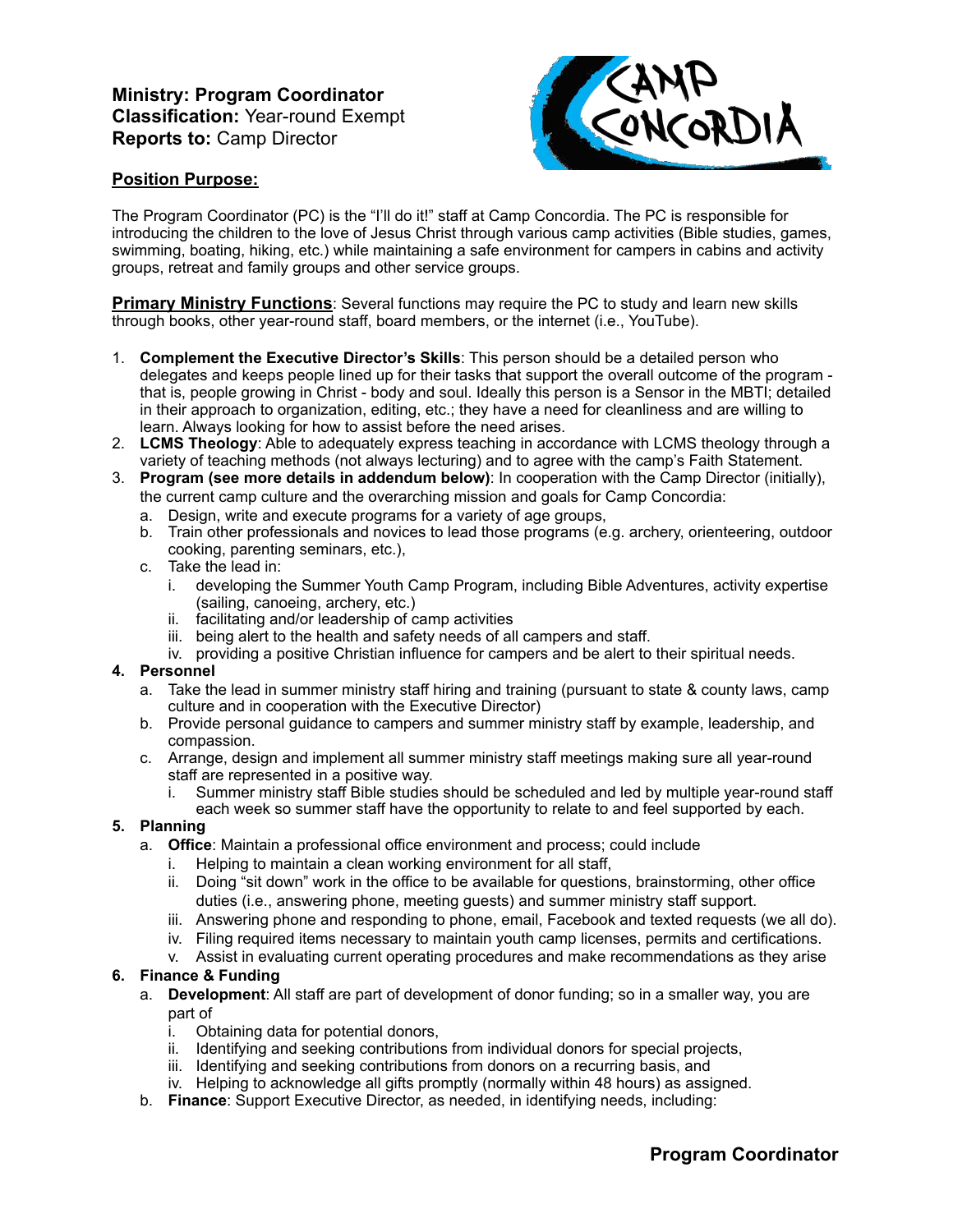- i. Researching and writing portions of overall budget,
- ii. Maintaining good financial stewardship in all purchasing.
- 7. **Property**: Support the Camp Director in the following:
	- a. Being responsible for the stewardship of all camp facilities and equipment especially all those that relate to specific programming (i.e., archery, sling shots, canoeing beach front, docks, etc.).
	- b. Identify problems and perform ROC (Repair, Organize and/or Clean) or find someone who can.
	- c. Willingness to do anything necessary, ROC, with the attitude of a learner and the determination of one who fixes things they brake or they found broken.
	- d. Strive to be mechanically able to repair without wasting finances.

**Secondary Ministry Functions**: Since Camp Concordia is a smaller camp, the PC could shift to be the lead in Kitchen meal preparation, Lifeguard for a retreat group (if certified), or Maintenance head chief (all in the same day) – depending on other year-round staff skills and availability. Each of the Camp Concordia staff support, as asked, the camp Openings, Bible Adventures, Campfire Devotions, etc.

Other: These functions are open for review and the description is open for change based on that review.

## **Minimum Qualifications and Experience:**

## **Required**

- 1. Must be at least 21 years of age.
- 2. This individual should be a dedicated Christian with membership in an LC-MS congregation. They should have a spiritual and emotional maturity as described in Paul's letters to Timothy. This would mean they exhibit a genuine love and concern for others as Paul wrote to the Corinthians. Demonstrates a servant's heart with integrity, joy, enthusiasm, initiative, self-control, a willingness to learn, a sense of spiritual direction, and the presence of God in his/her life.
- 3. Understanding and compliance with Camp Concordia's Mission Statement.
- 4. Desire and ability to work outdoors with children, youth and their families; and make a year round effort to support the family and their church workers in building up the campers' faith.
- 5. Ability to lead and peers and campers to achieve specific outcomes through group activities (devotional and recreational); including the ability to creatively schedule programs, facilities, and staff.
- 6. Possess at least a bachelor's degree preferably in education OR have at least four years of jobrelated experience.
- 7. Willingness to serve and perform tasks beyond those assigned.
- 8. Physical Demands: This position will require high physical engagement with youth and adults, primarily in the summer and occasionally at other times. Ideally, should be able to see a person, in order to identify a water rescue, 20 feet away without glasses. Should be able to run or jog ½ mile without stopping and still be able to walk and engage with children. Should be able to lift 30 lbs. regularly and 50 lbs. occasionally.

#### **Desired**

- 1. Administration: Generally able to organize personal office duties, phone calls and contacts; and be disciplined enough to rest well and take days off so able to be fully engaged in ministry
- 2. Ability to accept supervision and guidance.
- 3. Teaching methods: Ideally, an understanding and experience with Kolb's learning cycle
- 4. Lifeguard Certification: Maintain a Deep-Water Lifeguarding certification and possibly train as a Lifeguarding Instructor.
- 5. Facilitate in challenge course; including testing and processing personality types and learning styles with adult groups. This requires an equivalent ACCT certification for the level of facilitation or equivalent experience.
- 6. Nature crafts: Willingness to gain skills and focus on leading others in using natural items for creative and multi-session crafts.
- 7. Previous experience as a member of a summer camp staff
- 8. Proficient in Apple Pages, Numbers and Keynote and Microsoft Word, Excel, and PowerPoint
- 9. Proficient in Apple products: Apple Calendar, Maps, Messages, Notes, Reminders.
- 10. The ability to play guitar (or Ukulele, etc.) and lead a group in singing.
- 11. Possess imagination, a sense of humor, patience, conviction, sincerity, enthusiasm, initiative, selfcontrol, adaptability, willingness to learn, integrity, ingenuity, a sense of spiritual direction, and the presence of God in his/her life.